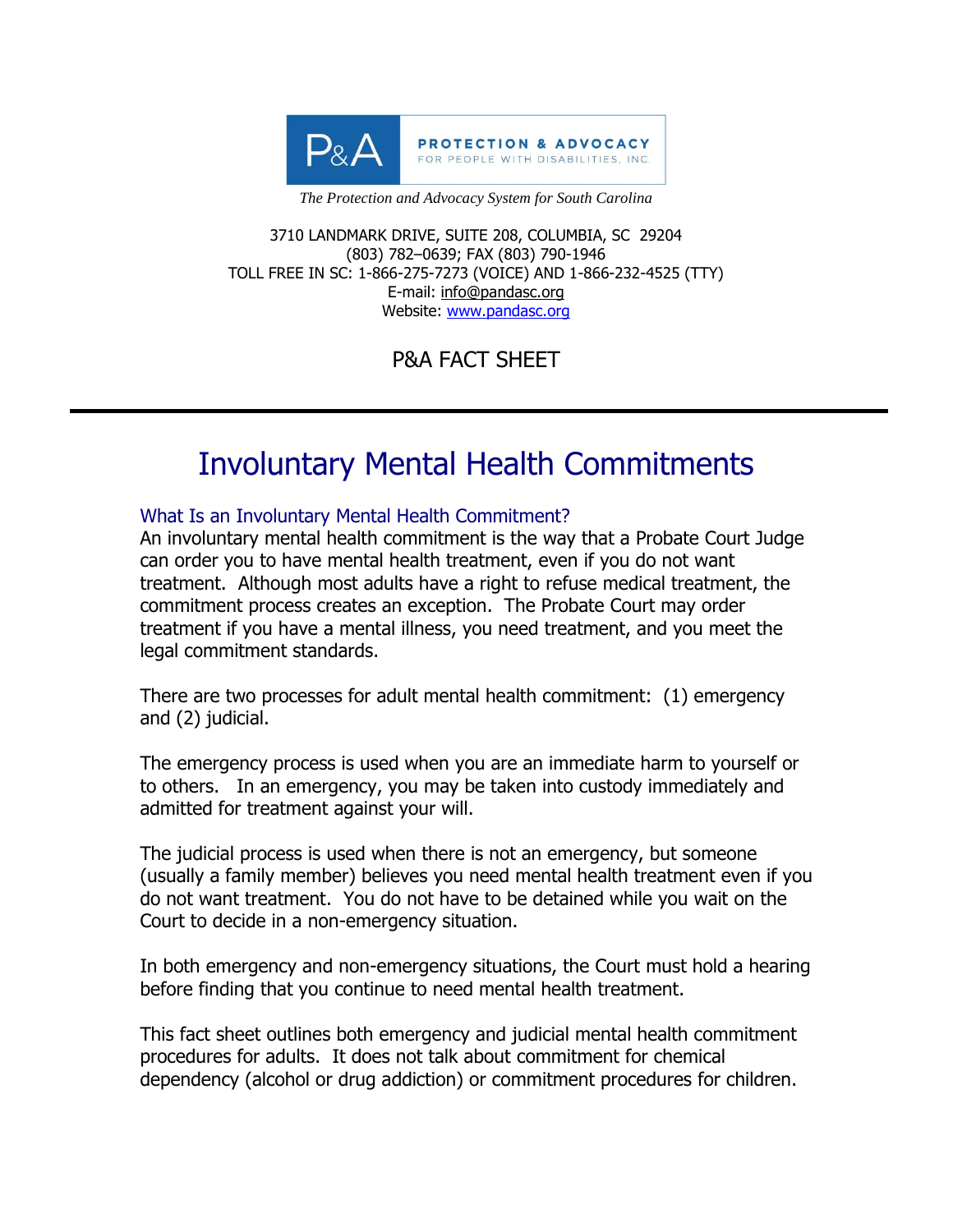#### What Happens If You Have Immediate Need for Mental Health Treatment? (Emergency Process for Commitment) Who starts the process?

Any person may file an "Affidavit," a writing signed under oath, stating (1) that he or she believes you have a mental illness and are likely to cause serious harm to yourself or others if not immediately hospitalized, and (2) the specific reasons why he or she believes that about you. S.C. Code § 44-17-410. Usually, this person is a family member or an emergency responder such as Emergency Medical Service (EMS), who must have observed your actions first-hand.

Serious harm means a substantial risk of physical harm or injury to you or to others. S.C. Code § 44-23-10.

If you are not already in a medical facility, such as a mental health center or a hospital, you may be detained. Usually that means that a member of law enforcement will take to you a hospital emergency room where you will be examined by a physician (medical doctor). You are not under arrest, but you cannot leave until you are examined by the doctor, and the doctor determines that you do not meet the standard for commitment. The hospital will release you if you do not meet the standard.

#### Is there anything else needed for Emergency Commitment?

Yes. A medical doctor must examine you. The doctor must certify in writing:

- 1. You have a mental illness;
- 2. Because of the illness, you are likely to cause harm to yourself or others unless you get treatment in a hospital; and
- 3. The specific reasons why you are likely to cause harm if you do not get treatment.

If you were detained by law enforcement, the doctor must examine you within 24 hours of being taken into custody. If the doctor finds all three criteria are met, the doctor must complete and sign a document called a "Certification." Note: The doctor who signs the Certification must be different from the individual who signed the Affidavit.

If both the Affidavit and the doctor's Certification are completed, they authorize you to be admitted involuntarily to a psychiatric hospital for further evaluation and possible treatment. In most cases, you will be transported to the psychiatric hospital from the emergency room by law enforcement. You are not under arrest, but cannot leave the hospital without permission. S.C. Code § 44-17- 410(b) (2).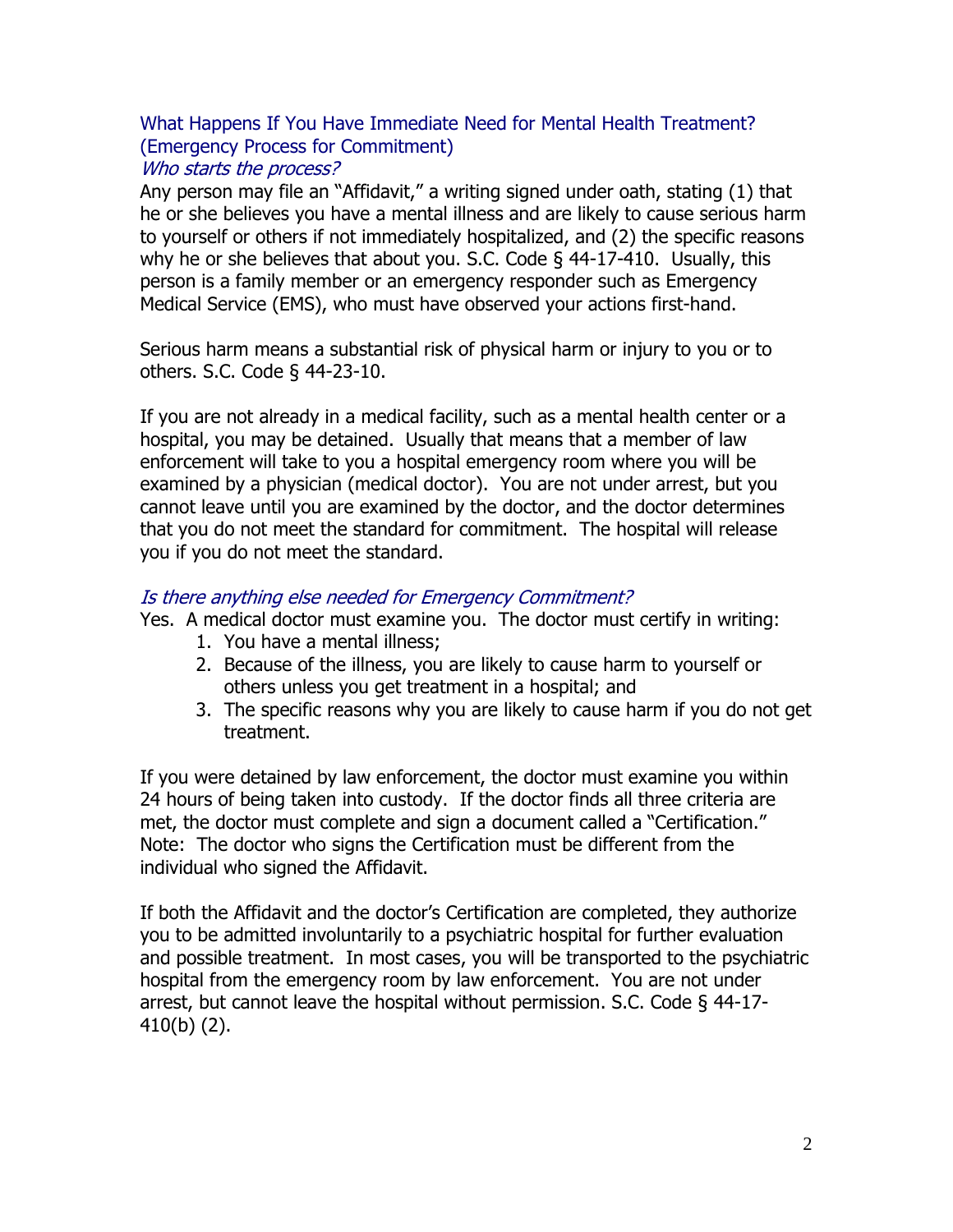#### What if the doctor does not examine you within 24 hours or the doctor does not complete a Certification?

If the doctor does not examine you within 24 hours from the time you are taken into custody, you must be released. Even if it is a weekend or holiday, the doctor must examine you within 24 hours. If the doctor does examine you, but does not think you meet the standard, he or she will not fill out the Certification, and you must then be released. S.C. Code § 44-17-430.

## If I am admitted involuntarily to a hospital, how long must I stay there?

Within 48 hours of your admission involuntarily to a psychiatric hospital, the Affidavit and Certification must be sent to the Probate Court. Within 48 hours of receiving these documents, the Court must review them to see if there is probable cause to continue your emergency involuntary hospitalization. (Saturdays, Sundays, and holidays do not count toward the 48 hours). Probable cause means there is a reasonable likelihood that the information in the Affidavit and the Certification is correct. In other words, the Affidavit and Certification must indicate that there are still good reasons for an emergency commitment. S.C. Code § 44-17-410.

## What happens if the Court finds there is "probable cause"?

If the Court finds that there is probable cause, the Court will:

- Issue an order for your continued involuntary hospitalization. (Called the "Order for Continued Hospitalization," this order is valid only until you are examined or until a hearing is held.); and
- Issue an order appointing two mental health care professionals as "Designated Examiners" to examine you. One must be a medical doctor. The other one is usually the social worker working with you in the hospital.

If the Court determines that there is not probable cause, then it issues an Order for your immediate release from the hospital and for your case to be dismissed.

## What Do the Results From the Exam Mean?

- The Designated Examiners (sometimes called "DEs") must decide if you meet the standard of having a mental illness and being likely to cause serious harm to yourself or others.
- If both DEs find you do not meet the standard, then you are released and the case is dismissed.
- If one DE finds you meet the standard and the other does not, the Court might dismiss the case, or the Court might ask a third examiner to examine you.
- If two DEs find you meet the standard, then the Probate Court must hold a commitment hearing within fifteen (15) days of the date of your admission to the hospital.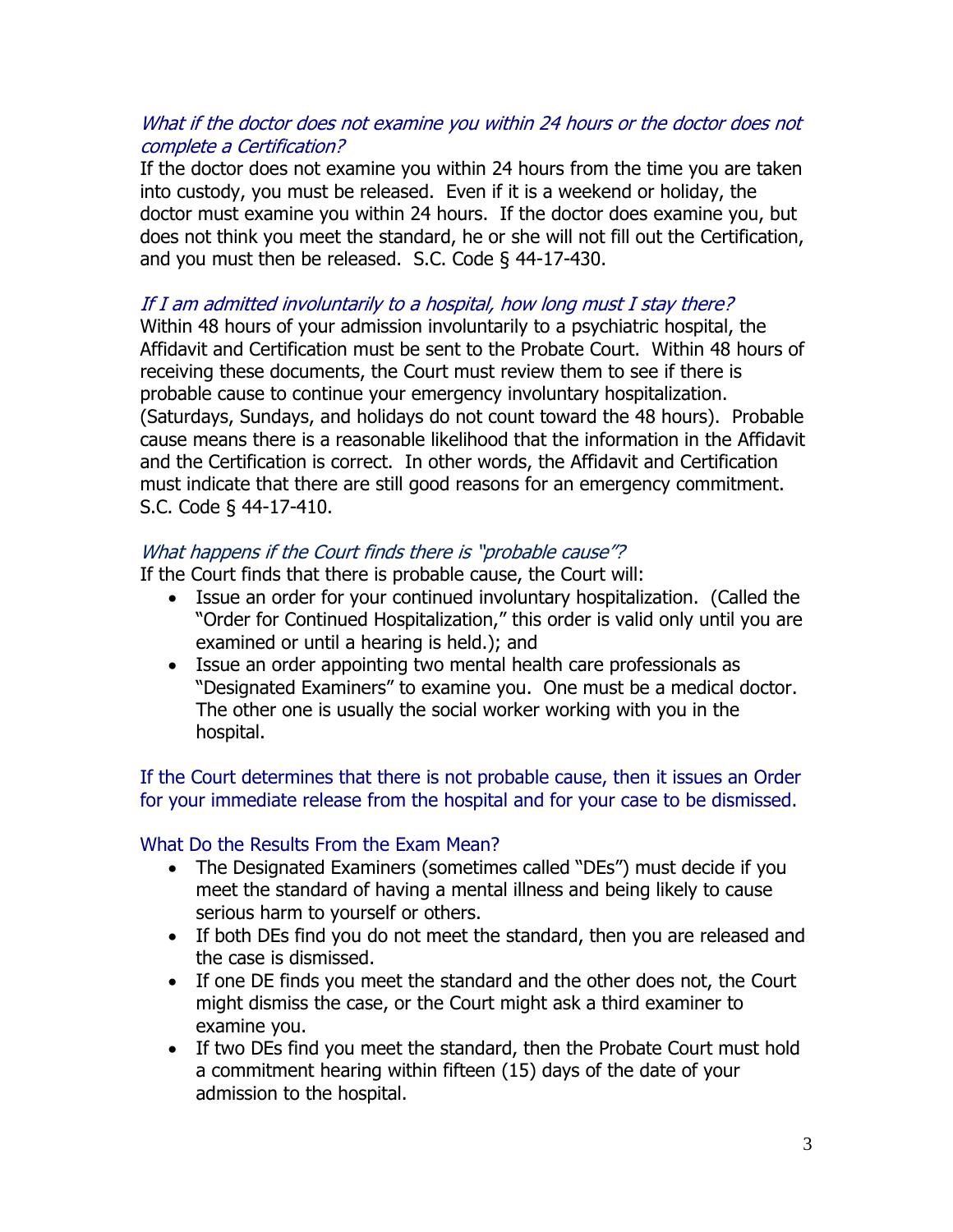#### Can I ask for an independent DE?

Yes. If you cannot afford one, then the state will pay for the exam. S.C. Code § 44-17-530.

#### If there is a hearing, will I have a lawyer?

Yes. The Court will appoint an attorney to represent you, unless you have an attorney. Generally, the attorney appointed to represent you also serves as your Guardian ad Litem (GAL). As your attorney, he or she must advocate for what you want. As your GAL, he or she must advocate for what is in your best interest. Because these two points of view may be different, you may want to find an attorney on your own, or you may want to ask the Court to appoint an attorney who is not also your GAL. If the Court denies your request, contact P&A. Keep in mind that trying to get a new attorney could delay your hearing and may mean a longer stay in the hospital. If you choose to find an attorney on your own, have your attorney contact the Probate Court prior to the hearing so that he or she can be included in the notice of the hearing.

## The Full Probate Court Hearing:

#### What are my rights?

- Before the hearing, your attorney should meet with you. Your attorney should explain your rights, review the DE reports with you, prepare to present any witnesses you have, and answer your questions.
- A full hearing must be held within 15 calendar days of your involuntary admission to the hospital. S.C. Code § 44-17-410.
- The Court must tell you the date and time of your hearing at least 5 business days before the hearing. S.C. Code § 44-17-420.
- You have a right to have an attorney with you. S.C. Code § 44-22-30.
- You have a right to be present at the hearing. S.C. Code § 44-17-570.
- You and your attorney have a right to bring witnesses and ask questions of them. S.C. Code § 44-17-570.
- You and your attorney can ask questions of any other witnesses. S.C. Code § 44-17-570.
- If you can, try to take notes during the hearing. If you want to appeal, an attorney is in a better position to help you if you have detailed notes of the hearing.

## How does the Court decide if I need treatment?

- The Court can require treatment if you meet the following standard:
	- $\circ$  The Court must find you have a mental illness and you need treatment.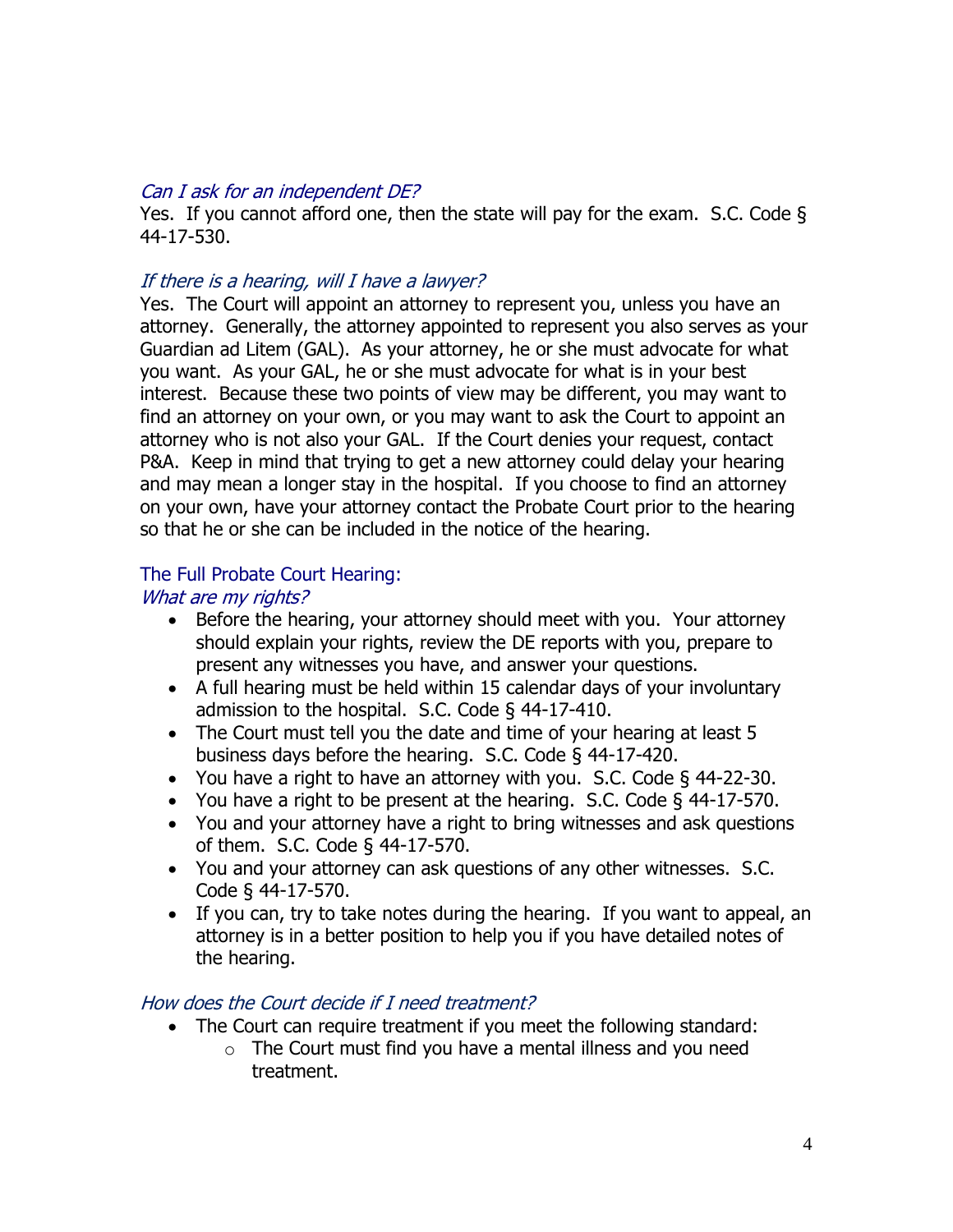- $\circ$  The Court must also find because of the mental illness either (1) you do not have the ability to make good choices about your treatment, or (2) you are likely to cause serious harm to self or others.
- The Court must have clear and convincing evidence (strong facts) to order treatment. S.C. Code § 44-17-580.

## Can I appeal the decision the Court makes?

Yes. You have a right to appeal after the hearing. S.C. Code § 44-17-620.

- You may appeal any treatment or commitment order following the hearing. You appeal to the Circuit Court.
- You must tell both the Probate Court and the Circuit Court that you want to appeal and the reasons for the appeal **within 15 calendar days** of the date of the order. You must act quickly if you want to appeal.
- You must pay for filing the appeal, unless the Court finds that you cannot afford to.
- If you have questions about bringing an appeal, you may contact P&A. If you want to ask P&A to represent you in an appeal, you must contact P&A as soon as possible after the hearing.

## What Happens After the Hearing?

- If the Probate Court finds you do not meet the standard, the court will dismiss your case. If you are in a hospital, you will be able to leave.
- If the Probate Court finds you meet the standard, the Court can order:
	- $\circ$  In-patient treatment at a public or private mental health hospital;
	- $\circ$  Out-patient treatment at a public or private mental health facility; or
	- o Out-patient treatment following in-patient treatment.

## What Should I Do if I am Being Committed?

- Listen to your attorney and the health professionals around you. If you do not agree with them, explain why not.
- **Follow the Court's order**. **If you do not agree with the Court order, your only option is to file an appeal or other motion with the Court.** If you are released from the hospital but have been ordered to receive out-patient treatment and do not attend that treatment, the facility must report you to the Court. The Court will have another hearing, and **you can be re-committed or even sent to jail** for not following the Court order.
- Learn about self-advocacy. P&A has brochures and is available to train individuals on how they can better advocate for their rights.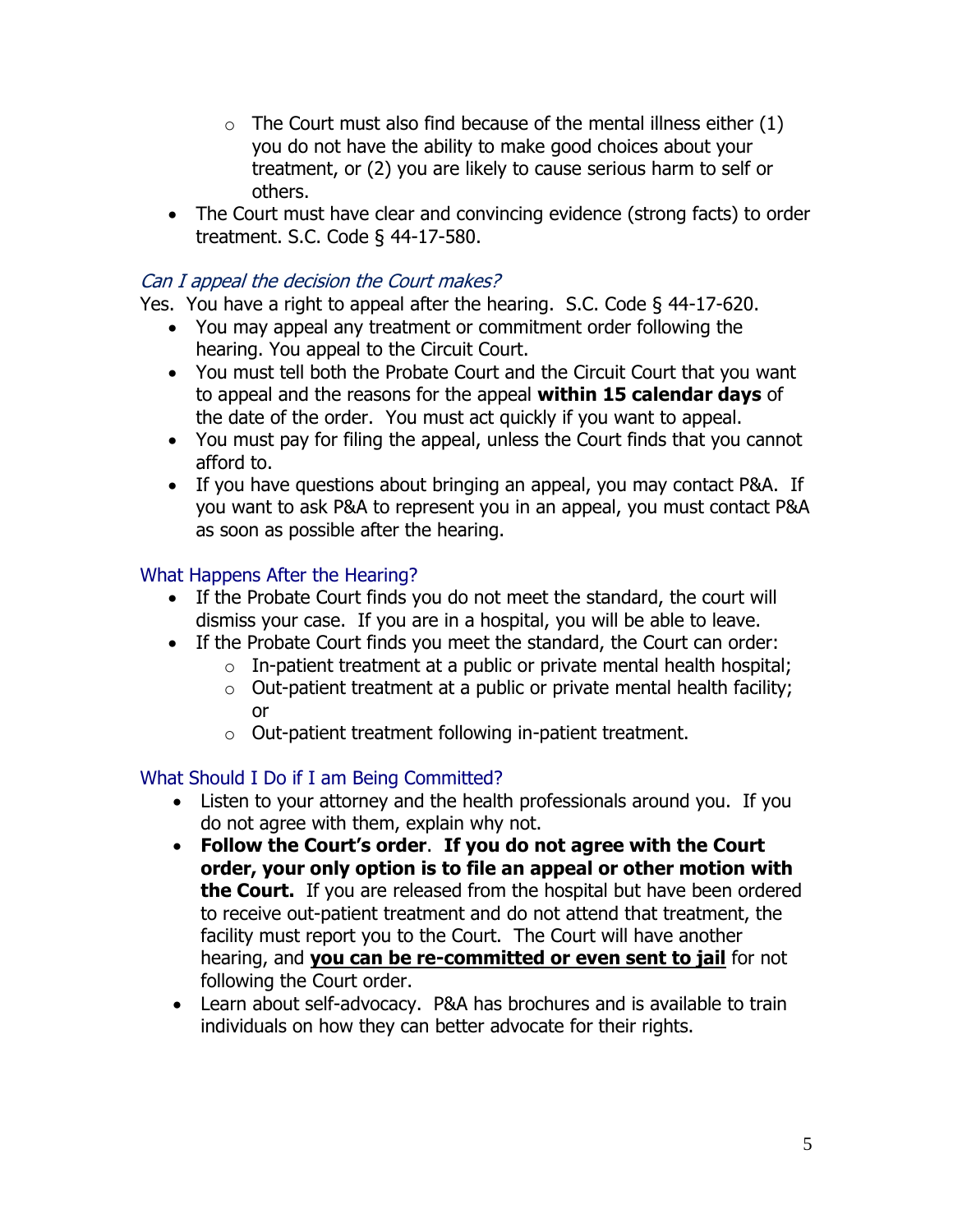#### What Are My Rights to Be Released After Commitment?

- The facility can discharge you whenever your condition has improved to the point that you no longer meet the standard. S.C. Code § 44-22-70.
- If you disagree with the facility about whether you continue to meet the standard, you or any "interested person" can ask the Court for a reexamination. S.C. Code § 44-17-630.
	- $\circ$  An "interested person" is your parent, quardian, spouse, adult next of kin, or nearest friend. S.C. Code § 44-23-10(9).
- You can ask for re-examination every six months.
- The treatment facility must inform you and at least one other interested person of this right every six months. S.C. Code § 44-17-630.

#### What Is the Difference Between the Emergency Commitment Process and Judicial Commitment Processes?

In an emergency admission, anyone can start the process (for example, an EMS worker who is called to the scene). A judicial commitment is different because only an "interested person" or a superintendant of a mental institution can start the process. S.C. Code § 44-17-510. An "interested person" is your parent, guardian, spouse, adult next of kin, or nearest friend (someone who helps you do things you could not do on your own, such as drive you to doctors' appointments). S.C. Code § 44-23-10(9).

Also different from the emergency process, is that in a judicial commitment, an interested person can ask the Probate Court to order you to have mental health treatment because he or she thinks you do not have the ability to make responsible decisions about your treatment. The document that is completed is a "Petition for Judicial Commitment." In most counties, this Petition is prepared with an intake staff person at the local mental health clinic. This process does NOT start at the Probate Court since it would create a conflict of interest if the Court later hears your case.

In an emergency admission you are taken into protective custody to have an exam. A judicial commitment is different in that before a judicial commitment process can start, a medical doctor must examine you and tell the Court if he or she thinks you have a mental illness and should be committed. If you do not want to have the exam, the interested person can give the Probate Court a statement saying you do not want the exam. Then, the Probate Court can order a law enforcement officer to take you into custody to have an exam. The difference is that in a judicial commitment you can agree to have the exam in the community, instead of in a hospital.

Once you are judicially committed, it will be up to the doctor to determine if you should be released. You can ask the Court to be re-examined once every six months.